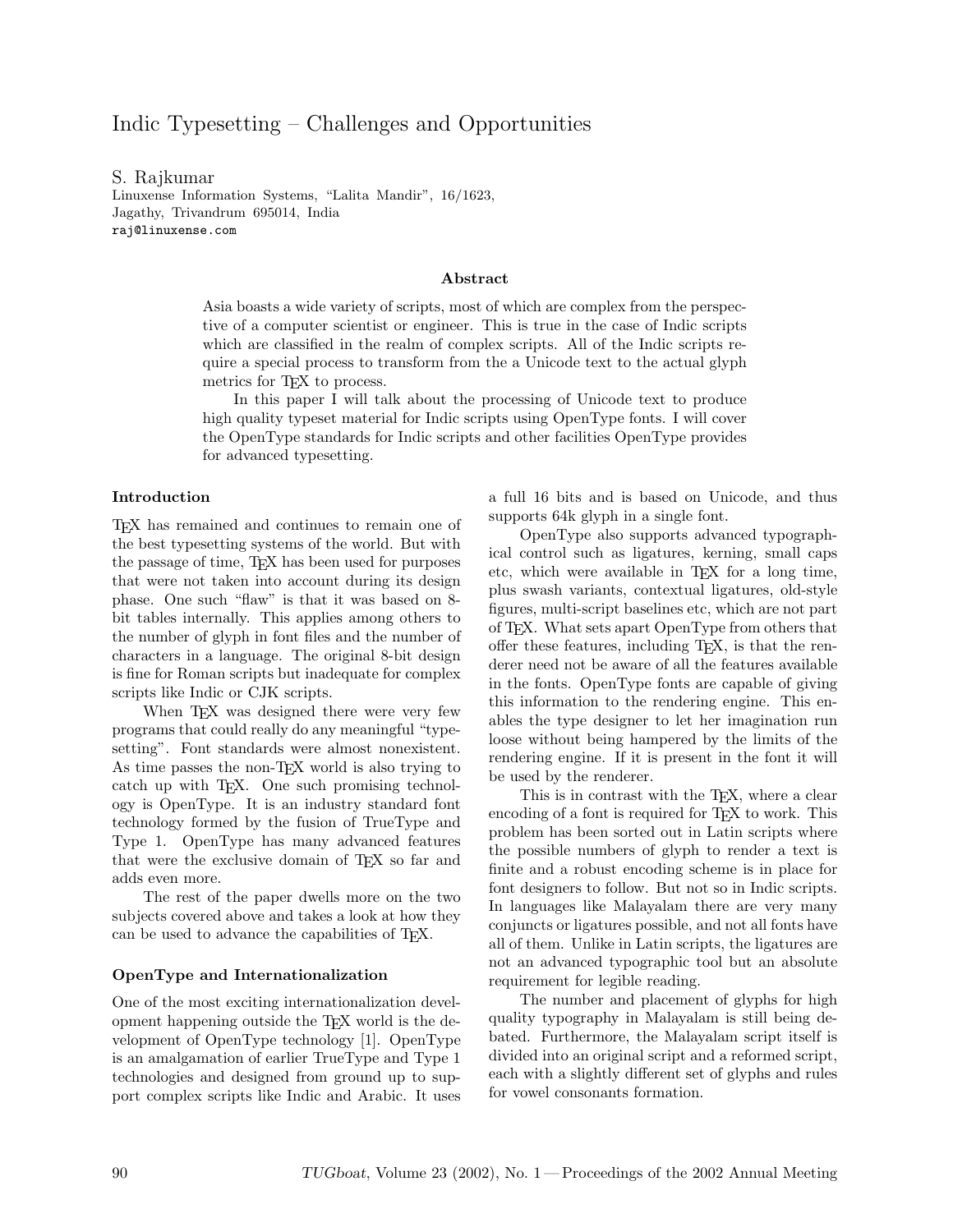Another problem with Indic computing in general is that there are very few high quality fonts available and thus reusing fonts is a priority. Since the entire non-TEX world is moving towards Open-Type as a single font standard, more and more new fonts to appear will be based on OpenType. All this points to the fact that a possible Omega implementation that uses OpenType will be ideal for Indic languages implementation of TEX.

## OpenType Rendering for Indic scripts

OpenType rendering is the process of converting the plain Unicode input into a set of glyph indexes in a font file so that the text can be rendered on a device such as a screen or printer. This is much more complex than it sounds, since the font itself contains meta-information in the form of various features. Features are script- and language-dependent and standard features are registered in the renderer. This enables font designer to use the registered features so that consistent high quality output is produced when rendered and renderers can be written without being tied to particular fonts.

The standards for Indic scripts are designed by Microsoft Corporation [2] and are publically available. The latest Microsoft rendering engines support most of the Indic scripts but not all. Yudit [3] is one free editor which also supports most Indic languages.

An Indic OpenType rendering engine processes text in different stages. These stages include:

- 1. analyzing the syllables
- 2. reordering characters
- 3. shaping (substituting) glyphs according to the instructions in the font
- 4. positioning glyphs

During the analysis stage the engine takes the stream of Unicode characters and finds the syllable boundaries. Once a syllable boundary is found it is analyzed to find the features that can be applied to that syllable, such as possibly combining to produce a distinct glyph. Next the base consonant is identified. All other elements are classified according to the base consonant like pre-base, post-base, etc. Next the components that appear in more than one side are split into component parts. At this point the syllable is reordered according to the appropriate rules of the language. The reordered part is passed to the glyph substitution part of the engine to obtain a reordered glyph string. The various contextual shape features are applied to this nominal glyph string to obtain the final output for rendering.

## Registered Features for Indic Scripts

Registered features can be divided into language features which encode the linguistic rules; conjuncts and typographic forms, which are used for typographical substitution; and conjunct creation and positioning features which are used to position the various markings for vowel modifiers along the final glyph. The language features listed in their order of applications are:

## Linguistic Rules

- nukt This feature takes nominal (full) forms of consonants and produces *nukta* forms. All nukta forms must be based on an input context consisting of the full form of consonants. All consonants in a font must have an associated nukta form, and nukta forms must exist in the font for all glyphs with akhand forms as well.
- akhn This feature creates an *akhand* ligature glyph from two consonants in nominal forms separated by a halant. The input context for the akhand feature always consists of the full form of the consonant.
- rphf Applying this feature produces the reph glyph. If the first consonant of the cluster consists of the full form  $(Ra + Halant)$ , this feature substitutes the combining-mark form of Reph. In addition, the glyph that represents the combiningmark form of Reph is repositioned in the glyph string: it is attached to the final base glyph of the consonant cluster. The input context for the Reph feature always consists of the full form of  $Ra$  + Halant.
- blwf Applying this feature creates below-base forms of consonants. The input context for the 'below-base form' feature must always consist of the full form of the consonant  $+$  Halant. The feature 'below-base form' is applied to consonants having below-base forms and following the base consonant. The exception is vattu, which may appear below half forms as well as below the base glyph. The feature 'below-base form' will be applied to all such occurrences of Ra as well.
- half Applying this feature produces so-called half forms: forms of consonants used in pre-base position. Half forms must exist for all consonants in the font, and half forms of nukta consonants and Akhand consonants also must exist. Use the halant form for consonants that do not have distinct shapes for half forms. This feature is not applied to the base glyph even if the syllable ends with a halant.